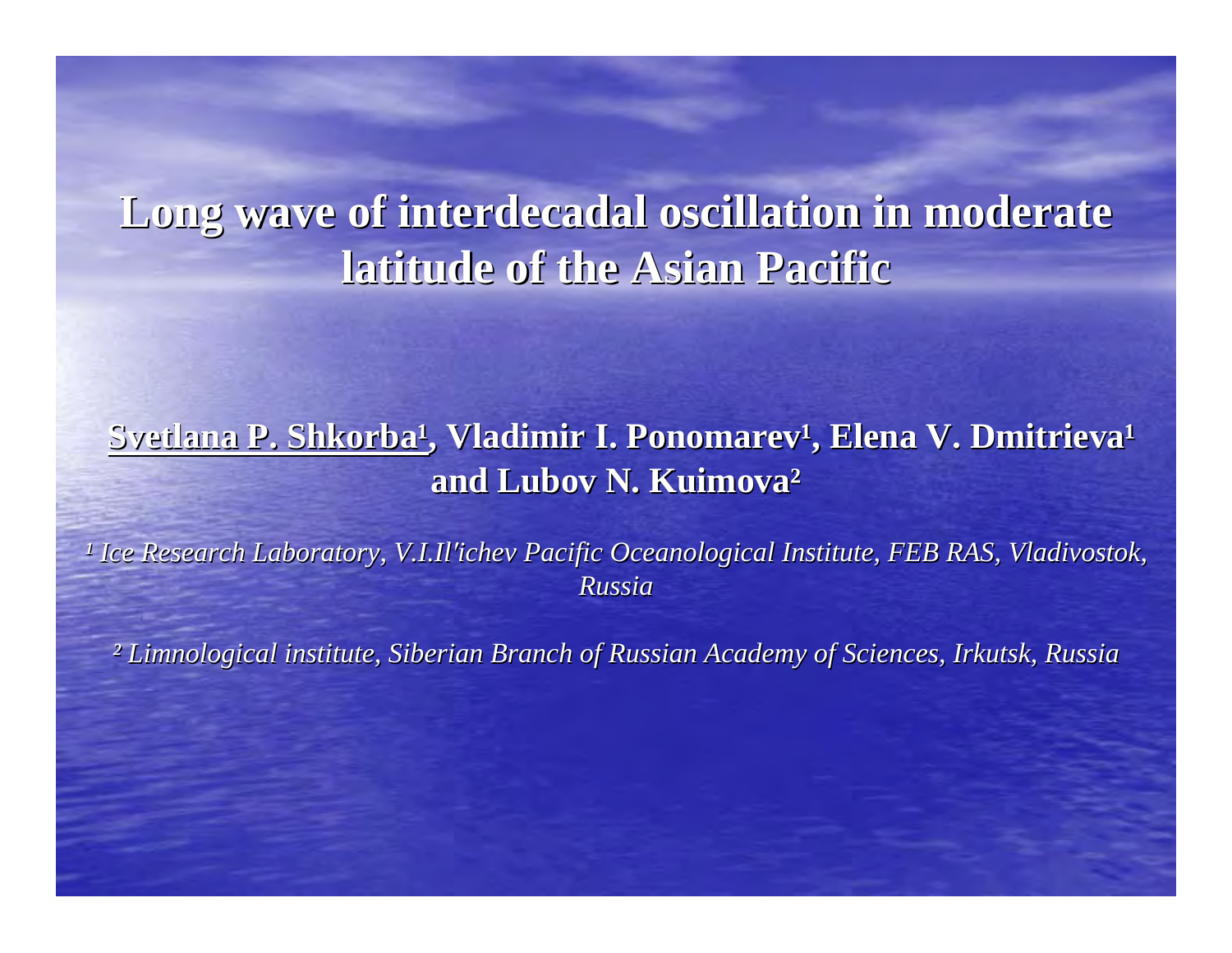## Main goals are :

• to estimate links of ice extent in the Japan (East) Sea and ice thickness in the Baykal Lake with SST anomalies in different Pacific areas and regional surface wind anomalies,

 to compare interdecadal (20-30 years) and semicentennial (Minobe, 1998, 2001) climate oscillations in different Asian Pacific areas and in the Arctic Basin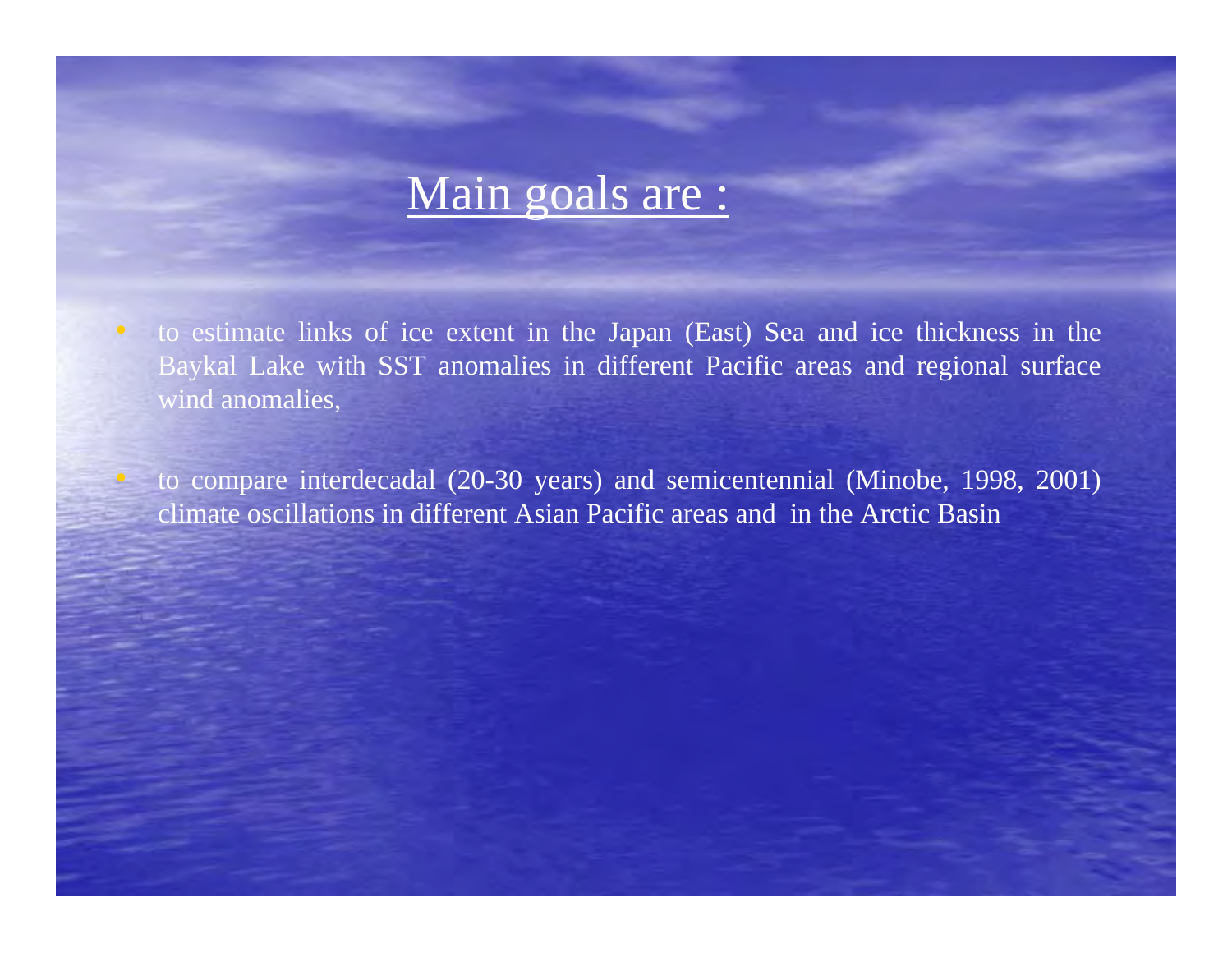### Observation data:

Time series of Pacific SST (Hadley Center,), surface wind component and surface pressure from NCEP reanalysis (1948-2009),

Ice Extent in the Japan (East) Sea and ice thickness in the Baykal Lake (1948-2010) are used as indicators of regional climate variability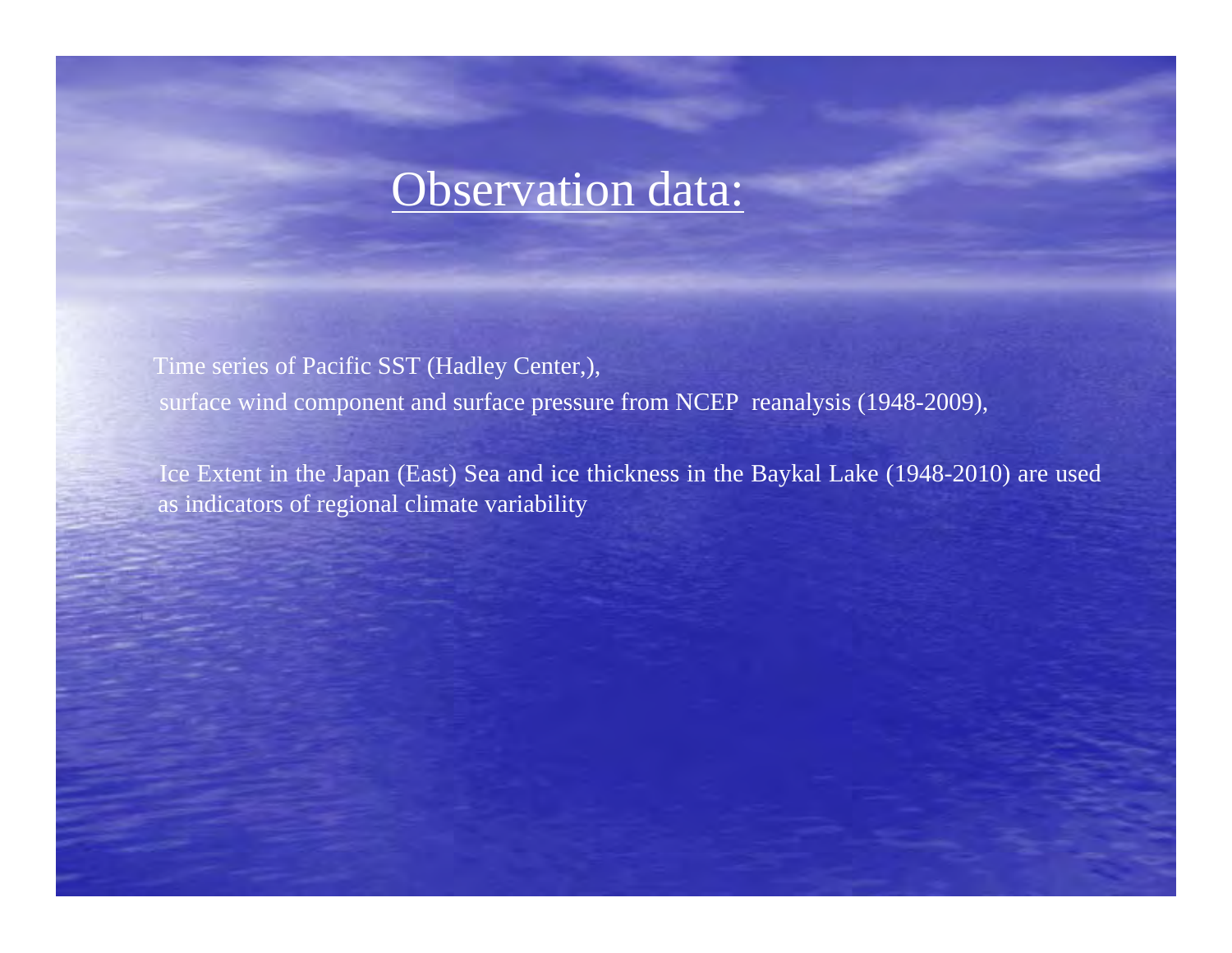Correlations (1981-2008) between anomalies of ice extent the Japan (East) Sea in February and monthly average SSTA in subarctic North Pacific (north of 40°N) in February (a), January (b) of current year, November (c) of previous year. The same state of the state of the state of the POI data base



Negative correlation is prevailing in southwestern and central areas of subarctic gyre, positive one occurs in the Bering Se a and Aleusian Pacific region (NE Pacific adjacent to Aleutian Islands and Alaska Gulf).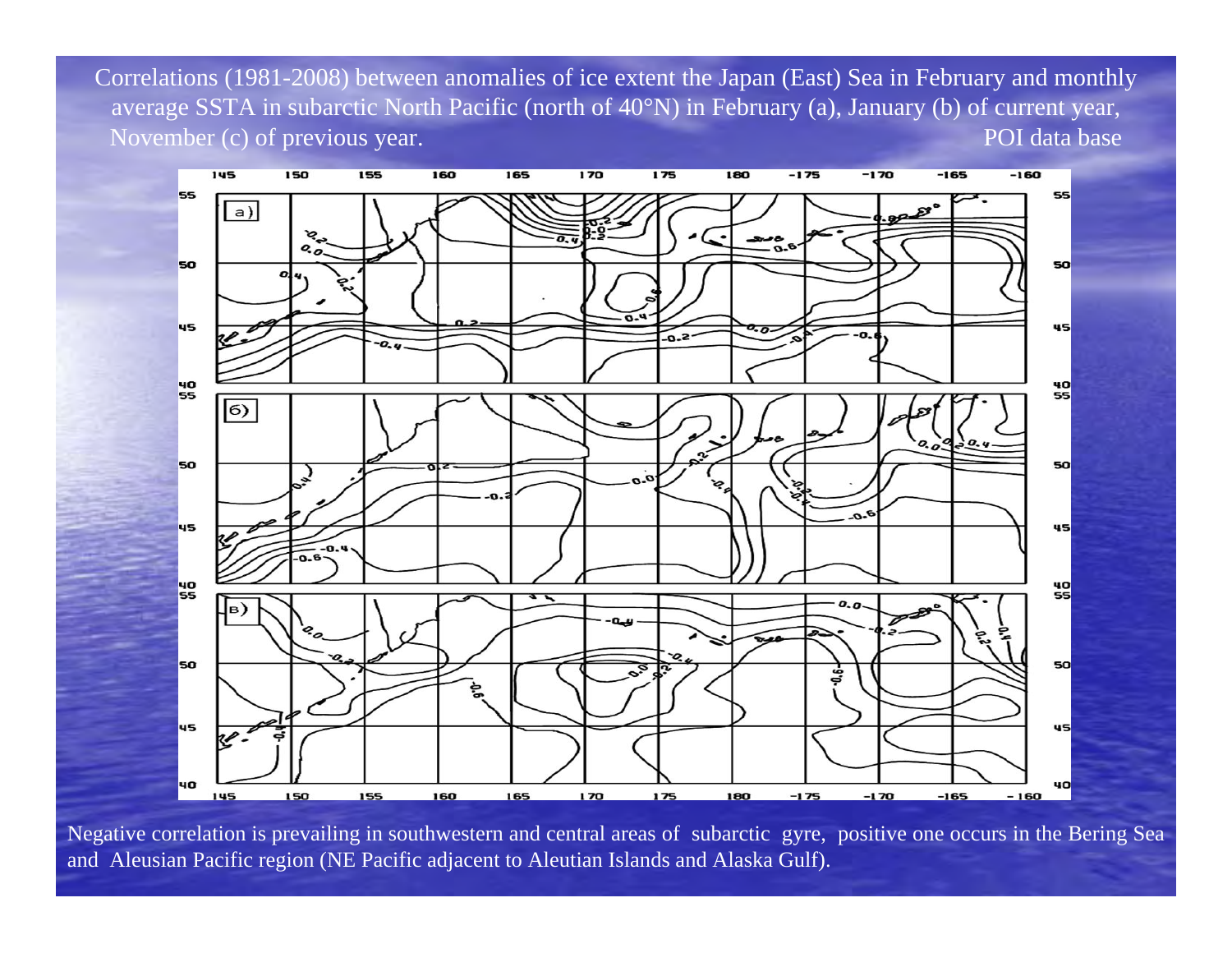Correlations (1981-2008) between anomalies of Japan/East Sea ice extent in February and monthly average SSTA in subarctic North Pacific (north of 40°N) in August (a), May (b), February (c) of previous year.



Correlations with SSTA in Aleutian region with seasonal lag is negative while in unlagged case it is positive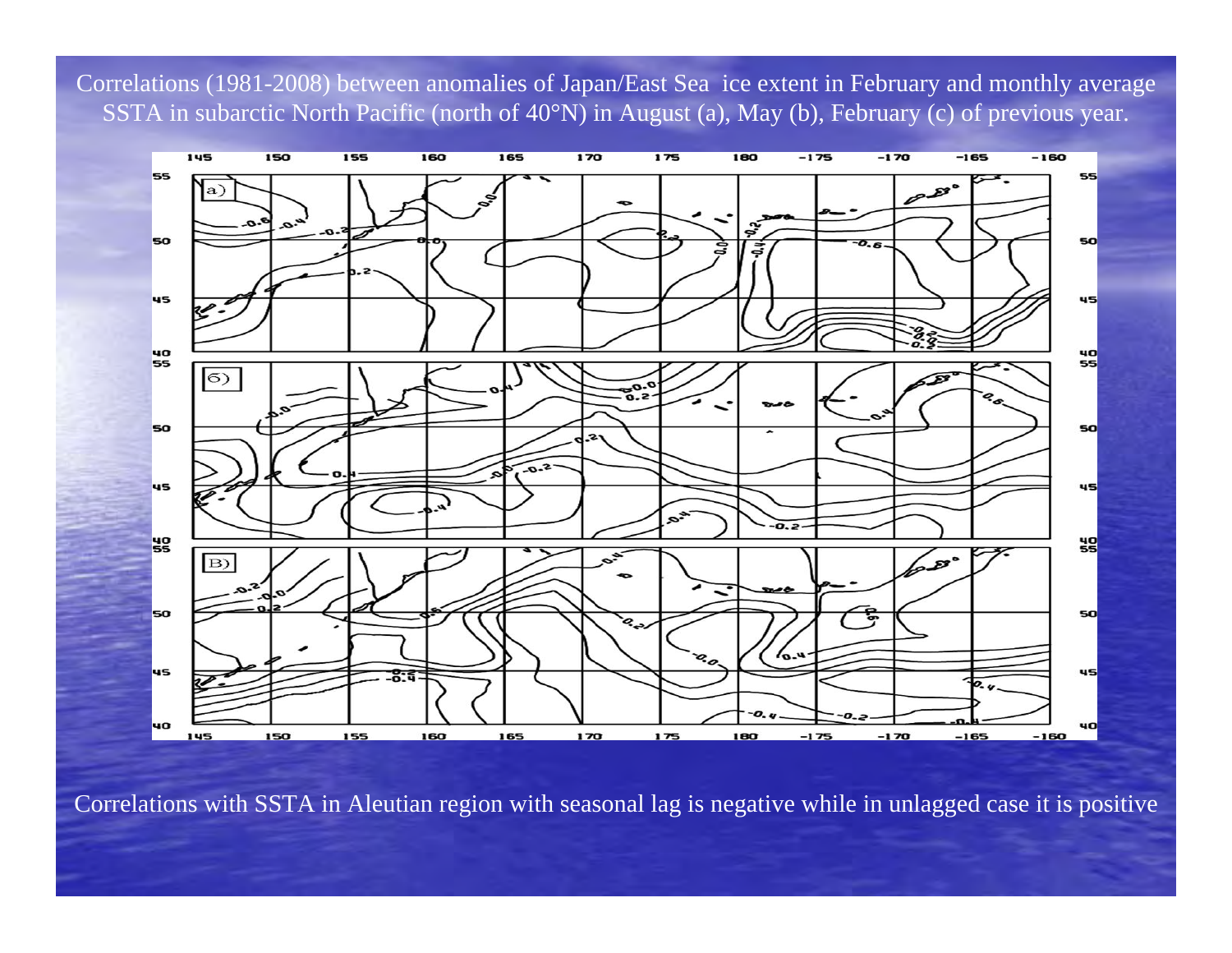Correlations between JES ice extent (1981-2009) in February and Pacific SST anomalies north of 30 S in May (а), August ( б), November ( <sup>в</sup>) of previous year, as well as, in January ( <sup>г</sup>) and February ( <sup>д</sup>) of the current year (red is positive, blue is negative correlation). Hadley SST



The core of maximal negative correlations between JES Ice Extent in February and North Pacific SSTA shifts from the eastern extratropical North Pacific area to the subarctic Northwest Pacific when the lag decreases from 8 to 0 months.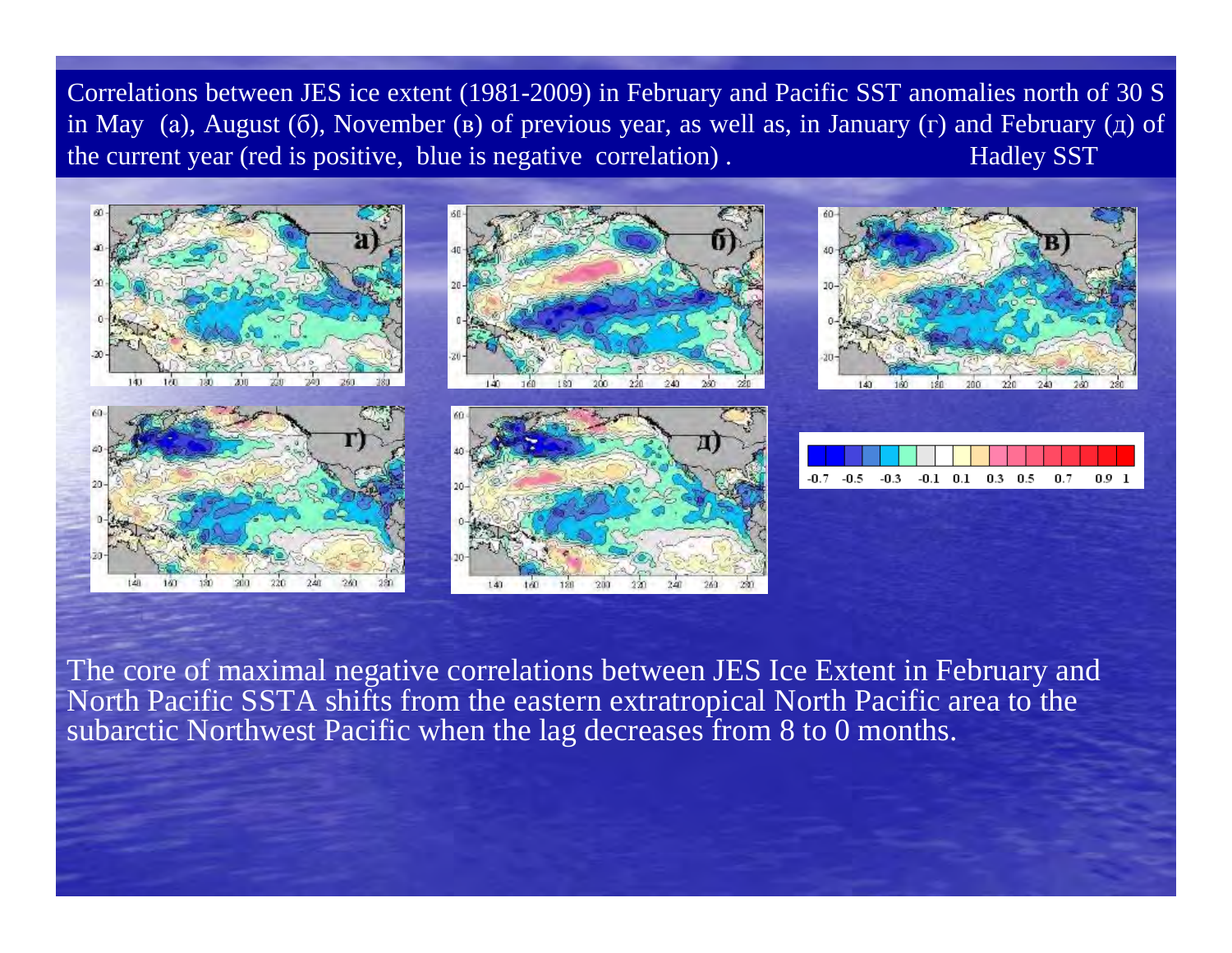Correlation between ice thickness in Baikal Lake in Febuary and Pacific (north of 30 S) seasonal mean SSTA in JFM (a,e), and in previous year AMJ (b.f), JAS (c,g), OND (d,h) in cold **(1950—1981, a-d**) and warm **(1981-2010, e-h) p**eriods of semicentennial oscillation in South Siberia and Arctic.



Dependence of correlation patterns on seasonal lag in case of Baykal lake is weaker than in case of JES ice extent.

Winter correlation patterns between anomalies of Baykal Lake Ice Thickness and SST in the extratropical North Pacific are inversed in comparison with link between JES ice extent and SSTA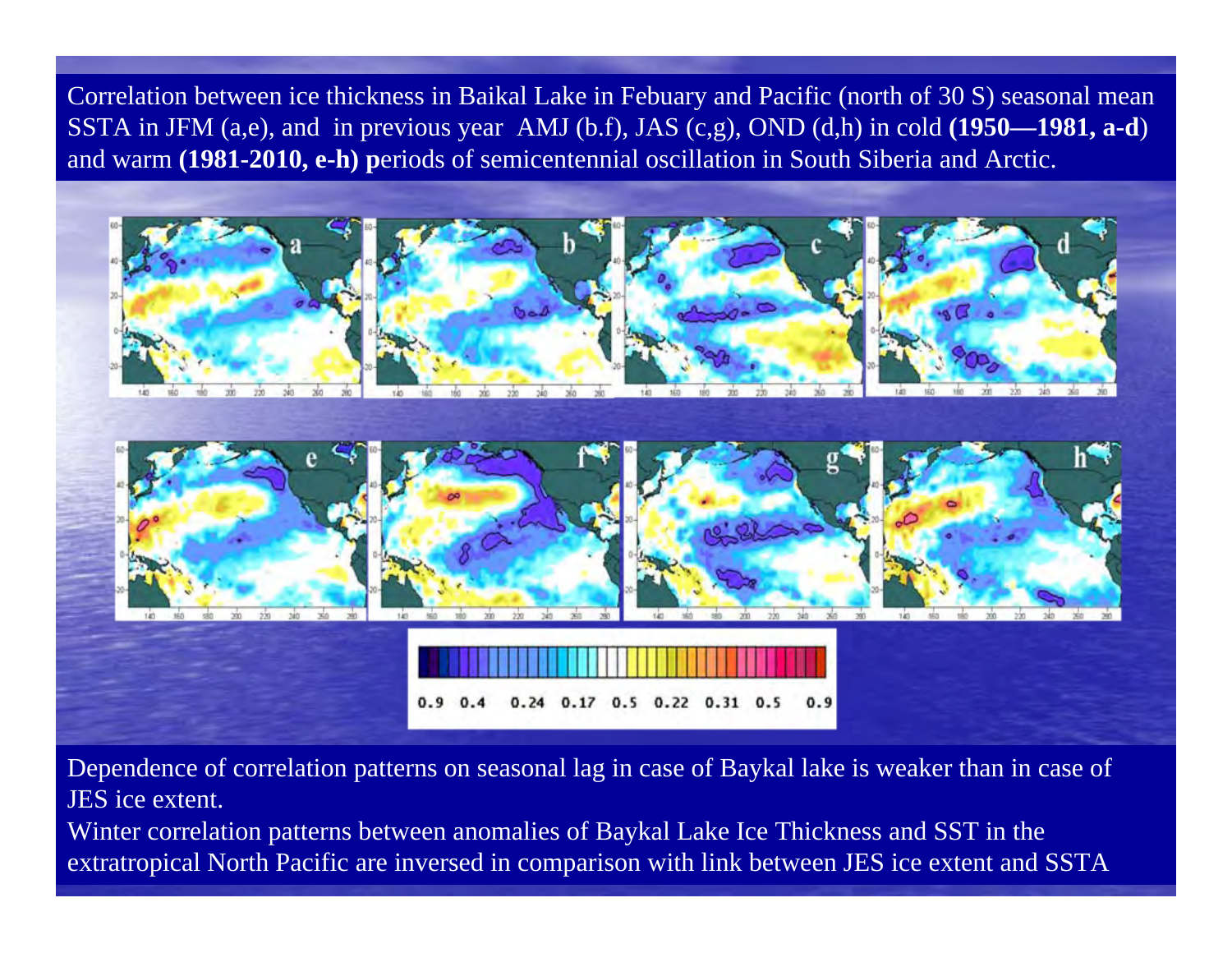Normalized 11-years running annual mean anomalies of Ice Thickness in the Baykal Lake (1) and SSTA in the Northeastern (40-60N; 160-145 W) Pacific (2) in February.



It is shown similar semicentennial oscillations in the NE Pacific and Baykal Lake area. Cooling in the NE Pacific accompanies positive Ice Thickness anomaly and cooling in the Baykal Lake (South Siberia).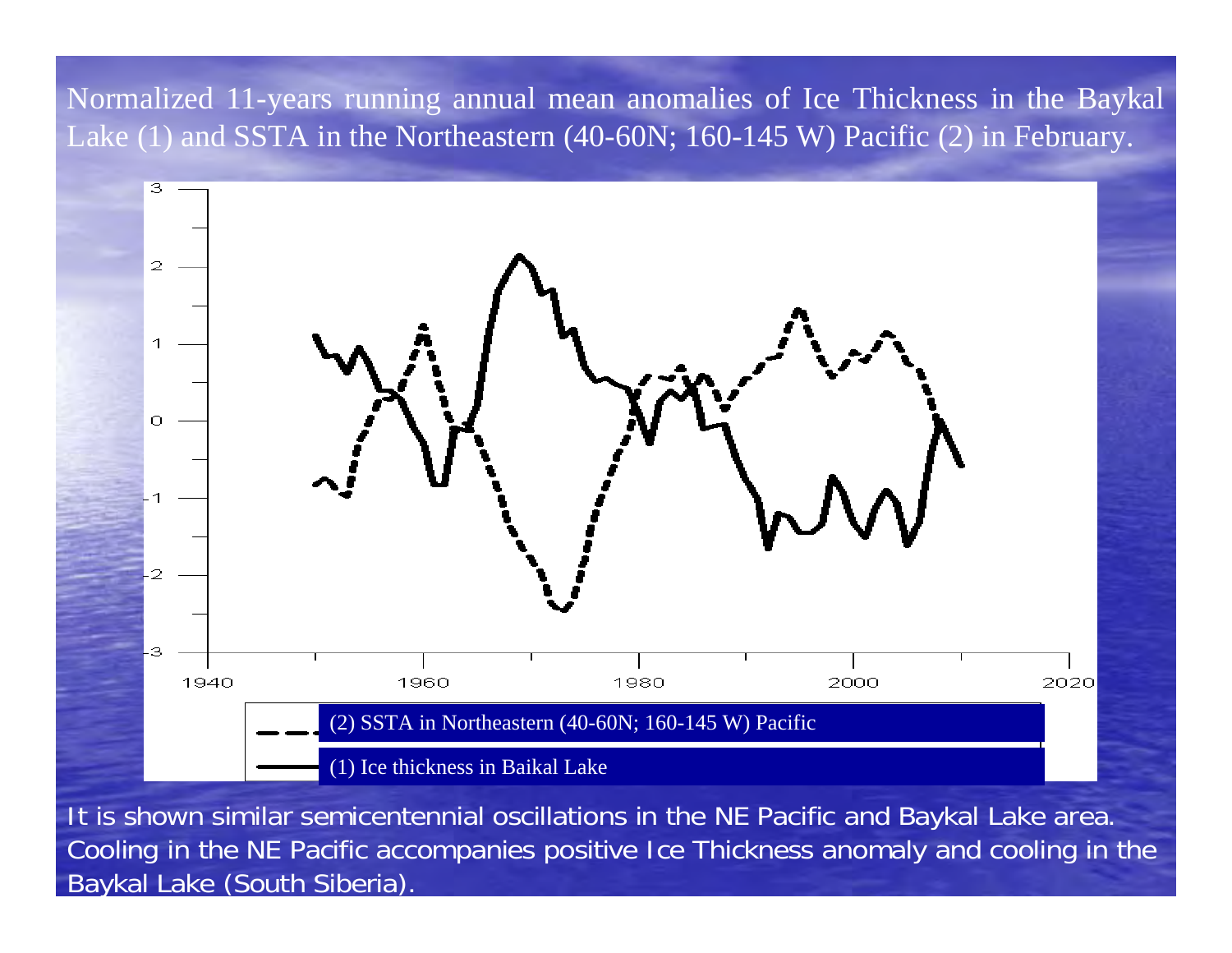Normalized 11-years running mean time series of the ice thickness in the Baykal Lake in Feb. (1), SSTA in the Northeastern (40-60N; 160-145W) Pacific (2), Kuroshio Current area (3), and anomalies of surface pressure in the center of the Siberian High during the cold period of year (4).



The semicentennial cycle in the Baikal Lake Ice Thickness is clear seen from 1963 to 2008. There is some lag between semicentennial oscillations in Siberian High surface pressure and Baikal Lake Ice Thickness (curve 4 and 1). Semicentennial anomaly of Siberian High from 1950 to 1994 similar to SST anomaly in Kuroshio Current Region (curve 3).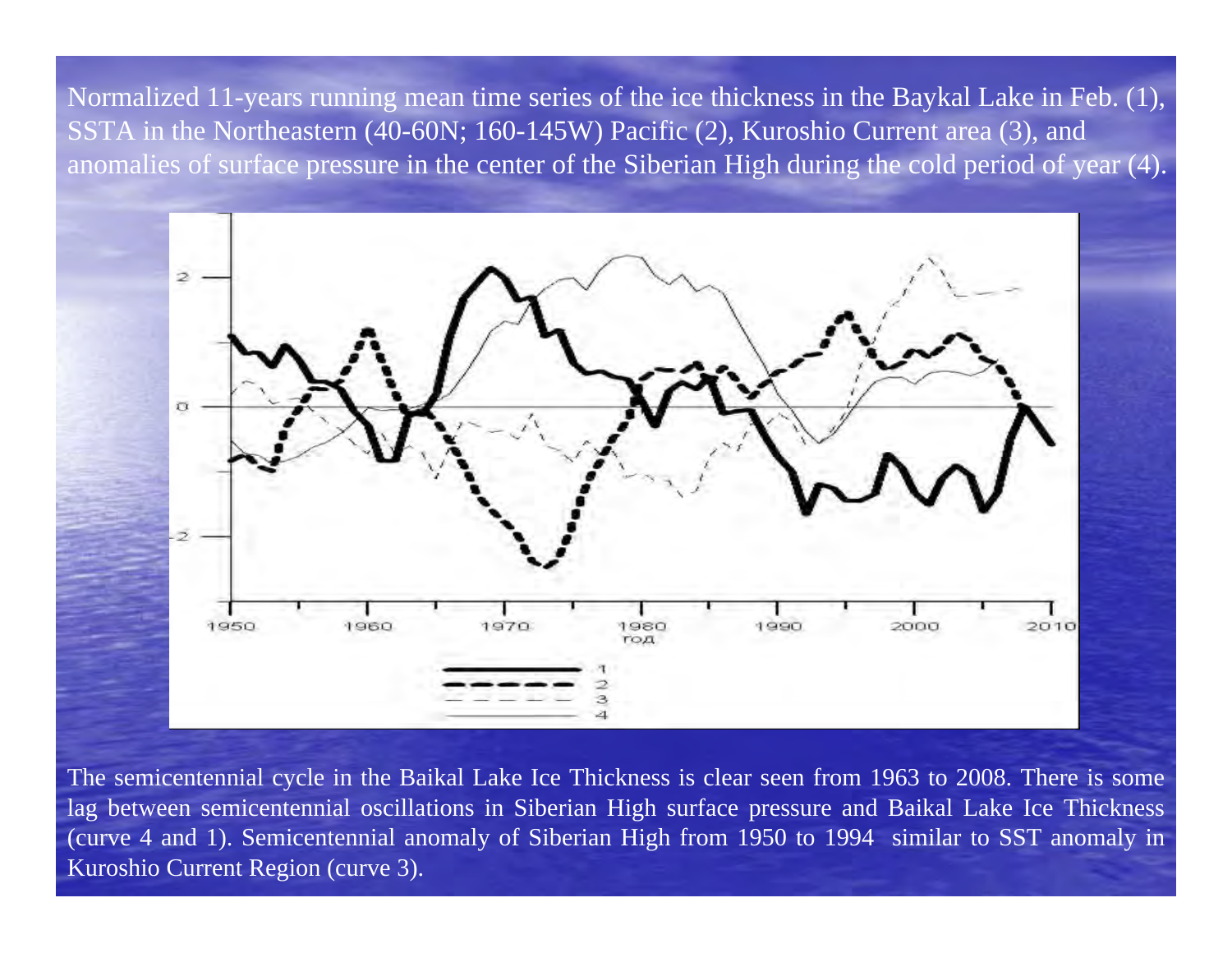Normalized anomalies of 11-years running mean northern (V) and eastern (U) wind component over Baykal Lake (blue – windBaykal ) and Tatarskii Strait (red, windTatar) in the north Japan /East Sea areas in February



This slide shows inversed semicentennial oscillations of meridional (V) and zonal (U) wind components over the Tatarskii Strait (red curve) and Baykal Lake (blue curve) areas. (NCEP reanalyses)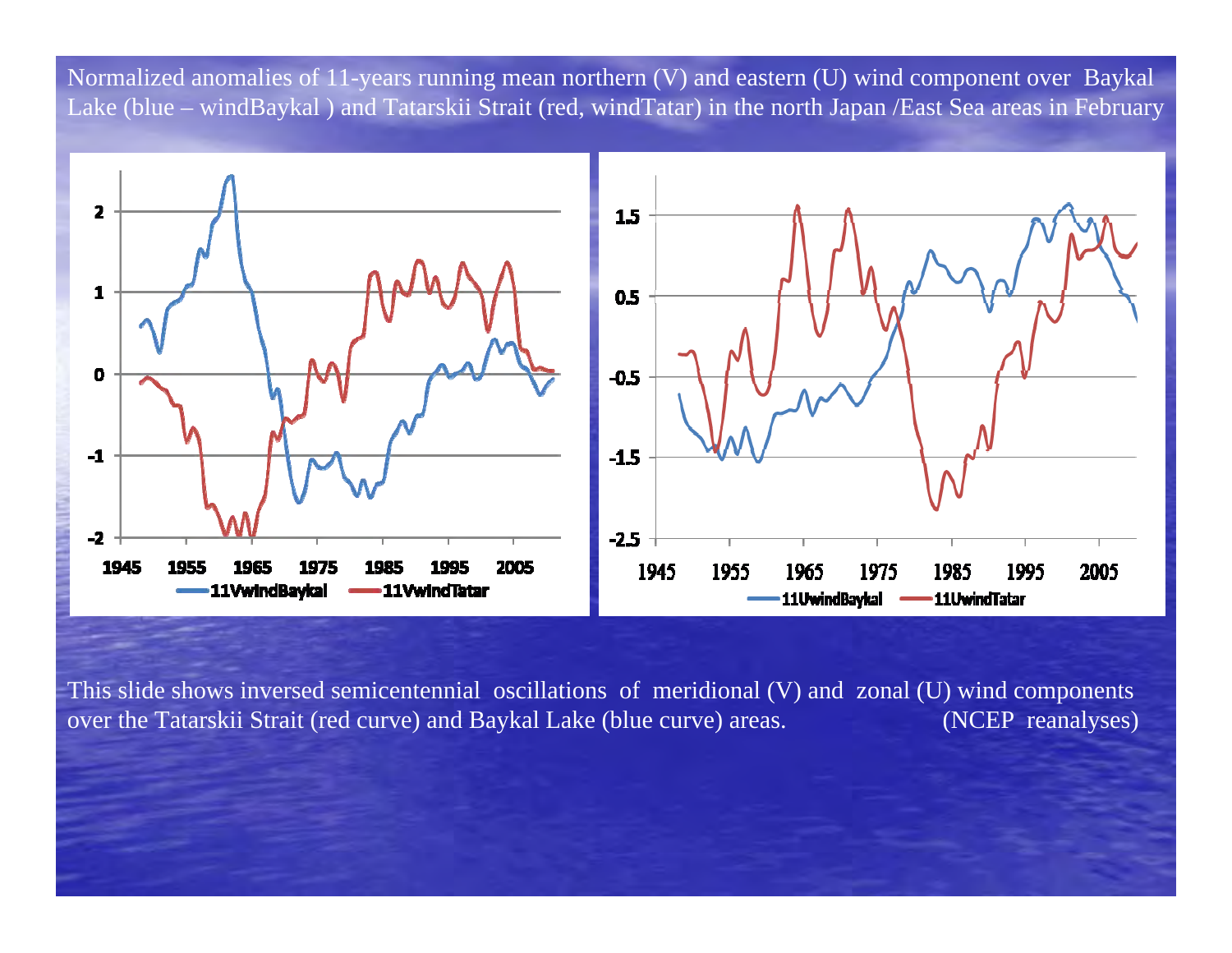Normalized anomalies of 5-years running mean Ice Thickness in the Baykal Lake, Ice Extent in the Japan /East Sea, and northern wind component over correspondent areas in February



Anomalies of interdecadal climate oscillation in the Baikal Lake and North Japan Sea are usually inversed with exception of large scale warming period in 90s .



It is shown inversed interdecadal oscillations of meridional (V) wind component over Baykal Lake and Ice Thickness in the Baykal Lake, as well as similar link between northern wind and Ice Extent in the Tatarskii Strait of the Japan /East Sea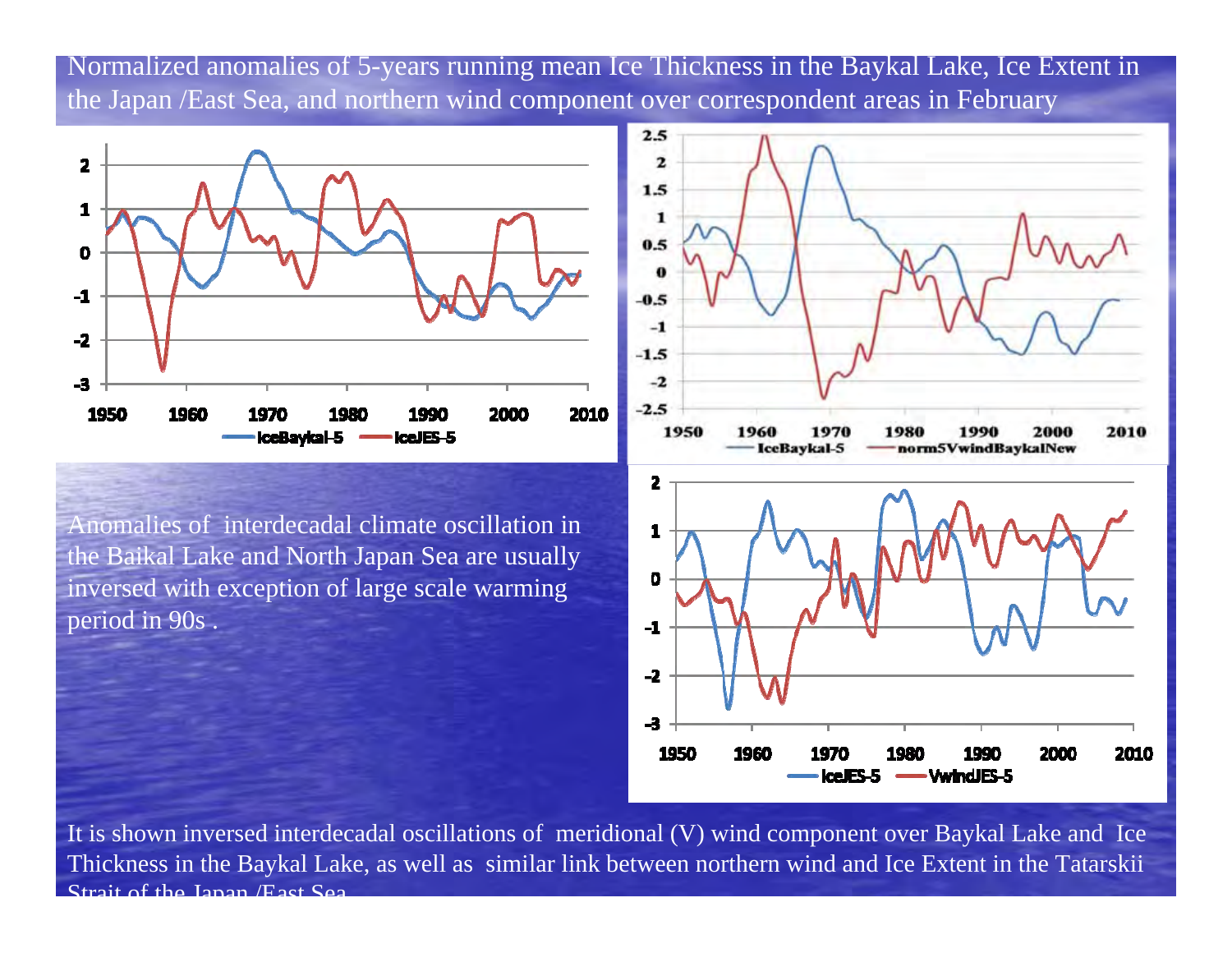#### Conclusion on relationship with Pacific SST anomalies

- $\bigcirc$ The significant correlations of both Japan Sea Ice Extent and Baykal Lake Ice Thickness with SST anomalies in the North Pacific are revealed with lags from 0 to 12 months.
- $\bigcirc$ The core of maximal negative correlations between JES Ice Extent in mid February and North Pacific SSTA shifts from the eastern extratropical North Pacific area to the subarctic Northwest Pacific when the lag decreases from 8 to 0 months.
- $\bullet$  The cores of positive correlation with SSTA take place in the north eastern subarctic Pacific and Bering Sea in case of unlagged relationship and relationship with annual lag.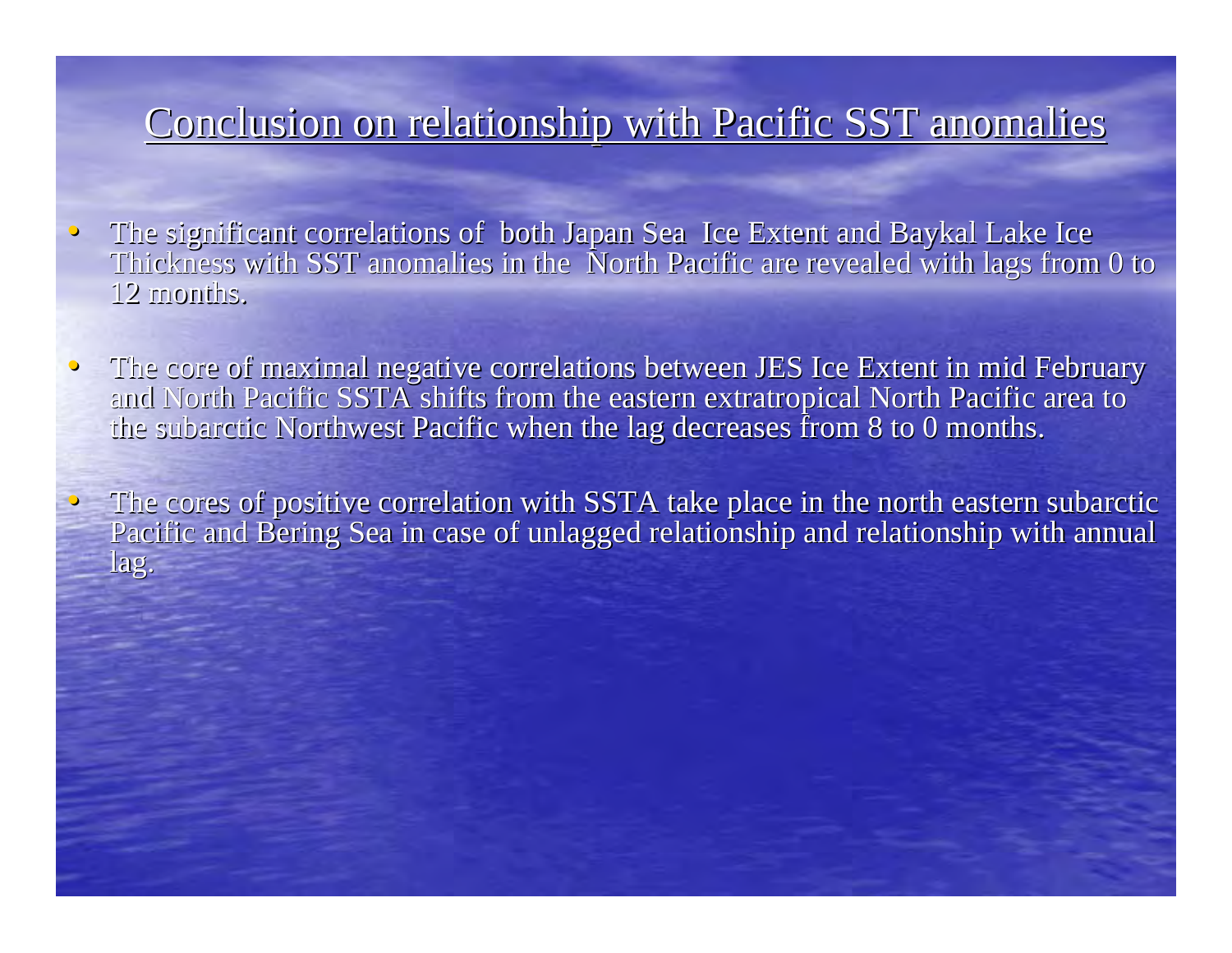- $\bigcirc$ • Negative correlation of both JES Ice Extent and Baykal Lake Ice Thickness is found with SST anomalies in tropical-equatorial Pacific being prevailing with seasonal lag.
- $\bigcirc$ Positive SST anomaly in previous summer in central and western tropical-equatorial Pacific foregoes negative anomalies of northern wind and Ice Extent in the Tatarskii Strait in January-February.
- Positive SSTA in central and eastern tropical-equatorial Pacific accompanies negative anomalies of northern wind and Ice Extent in the Tatarskii Strait.

 $\bigcirc$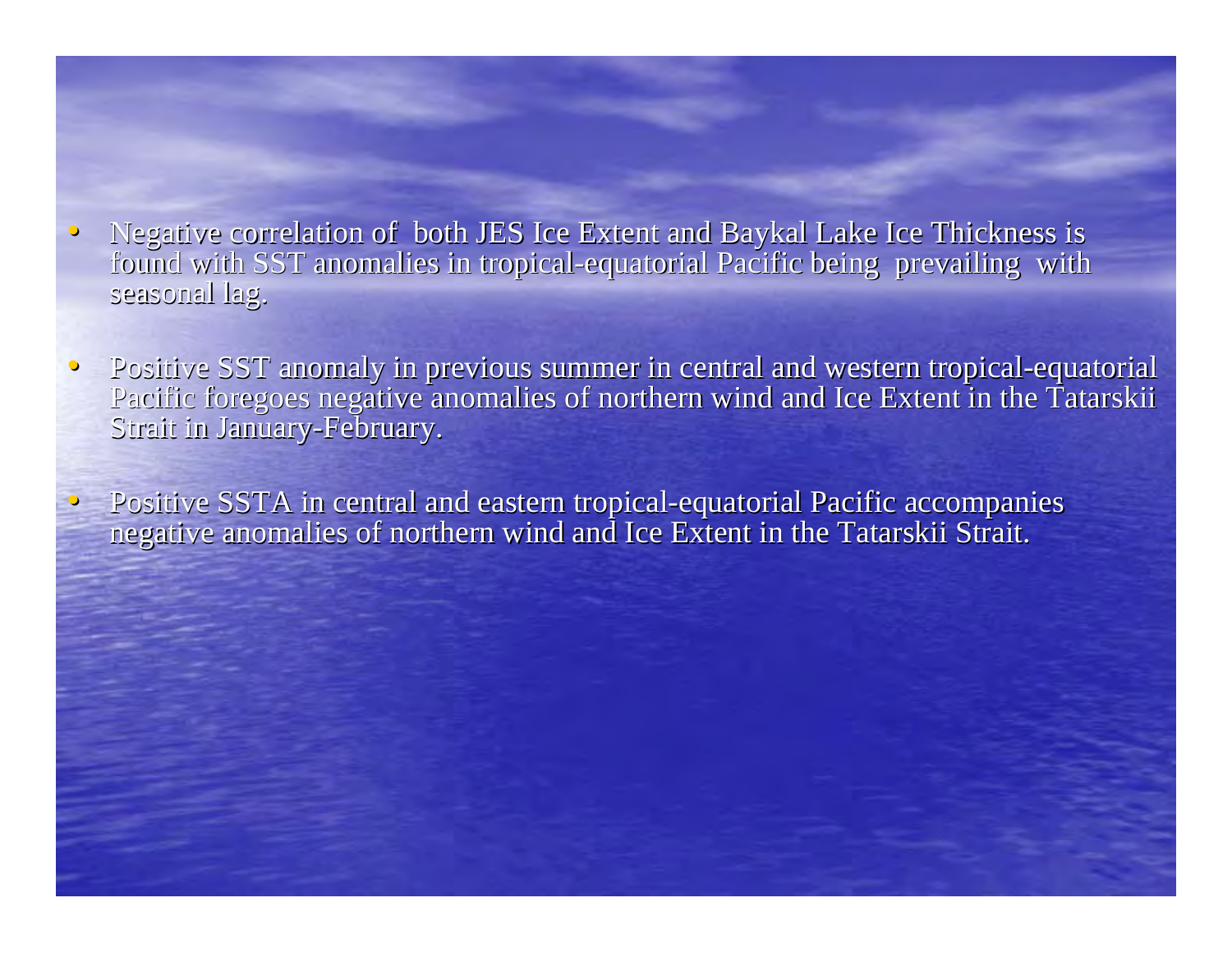## **Conclusion on links of Interdecadal and Conclusion on links of Interdecadal and semicentennial oscillations semicentennial oscillations**

 $\hspace{.1cm} \circ \hspace{.1cm}$ **Both Interdecadal and Semicentennial oscillations of Ice Extent in the Japan (East)** in the Japan (East) Sea are in inversed phase with similar scale oscillations of Baykal Lake Ice Thickness and SST anomalies in the Northeast Pacific.

• The semicentennial oscillation in south Siberia -- Baikal Lake region is in phase with similar climate oscillation in Arctic Basin. (Gudkovich, Karklin, Smolyanitskii. Frolov, Frolov, 2009).

 $\bigcirc$ 

• Alternation of multi-decadal cold / warm periods in studied longitude zones of moderate latitudes is related to similar alternation of negative / positive meridional wind anomalies.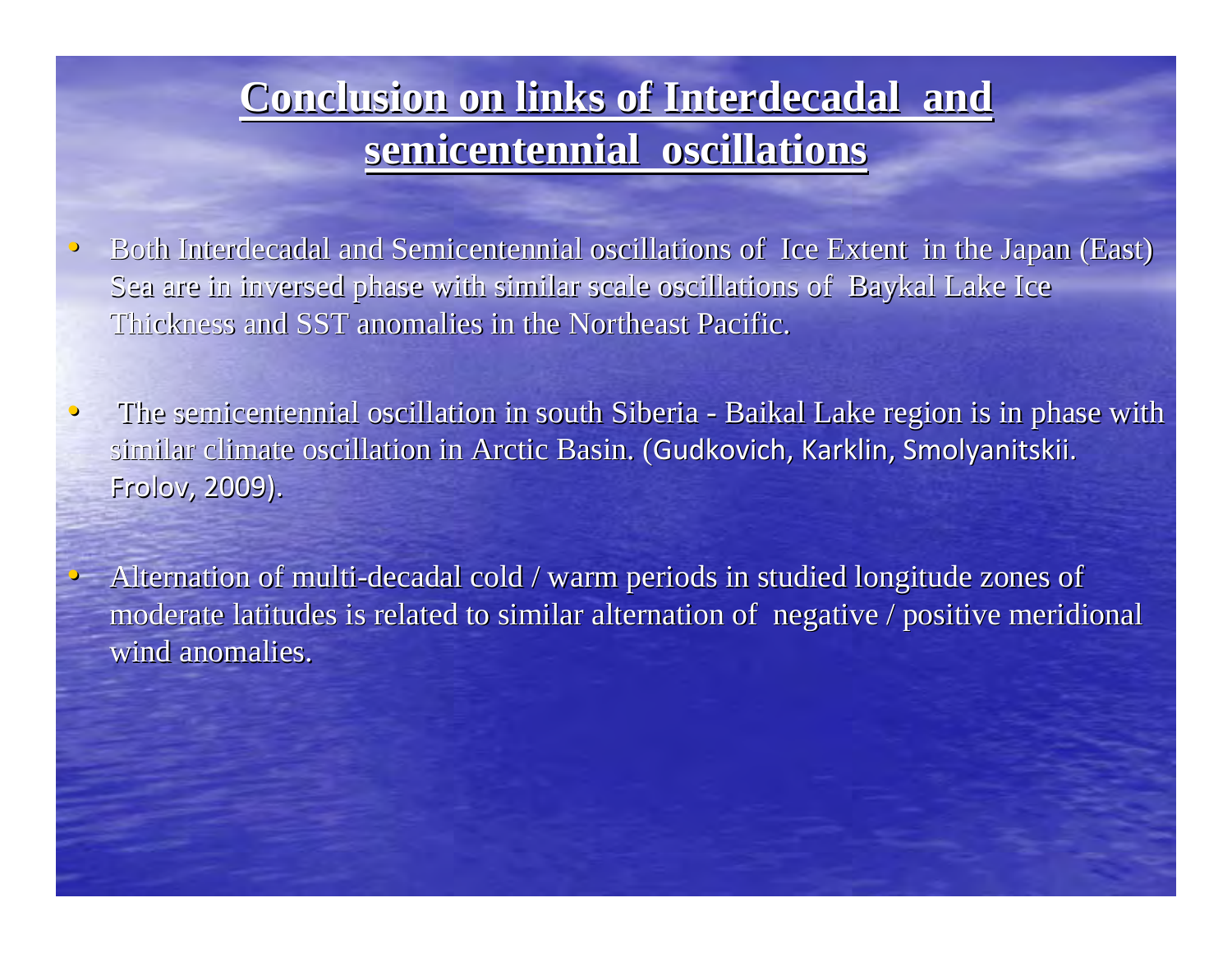

 $\bullet$ The spatiotemporal alternation of inversed multi-decadal anomalies in studied longitude zones of the North Pacific and North Asia looks like climatic wave in moderate latitudes .